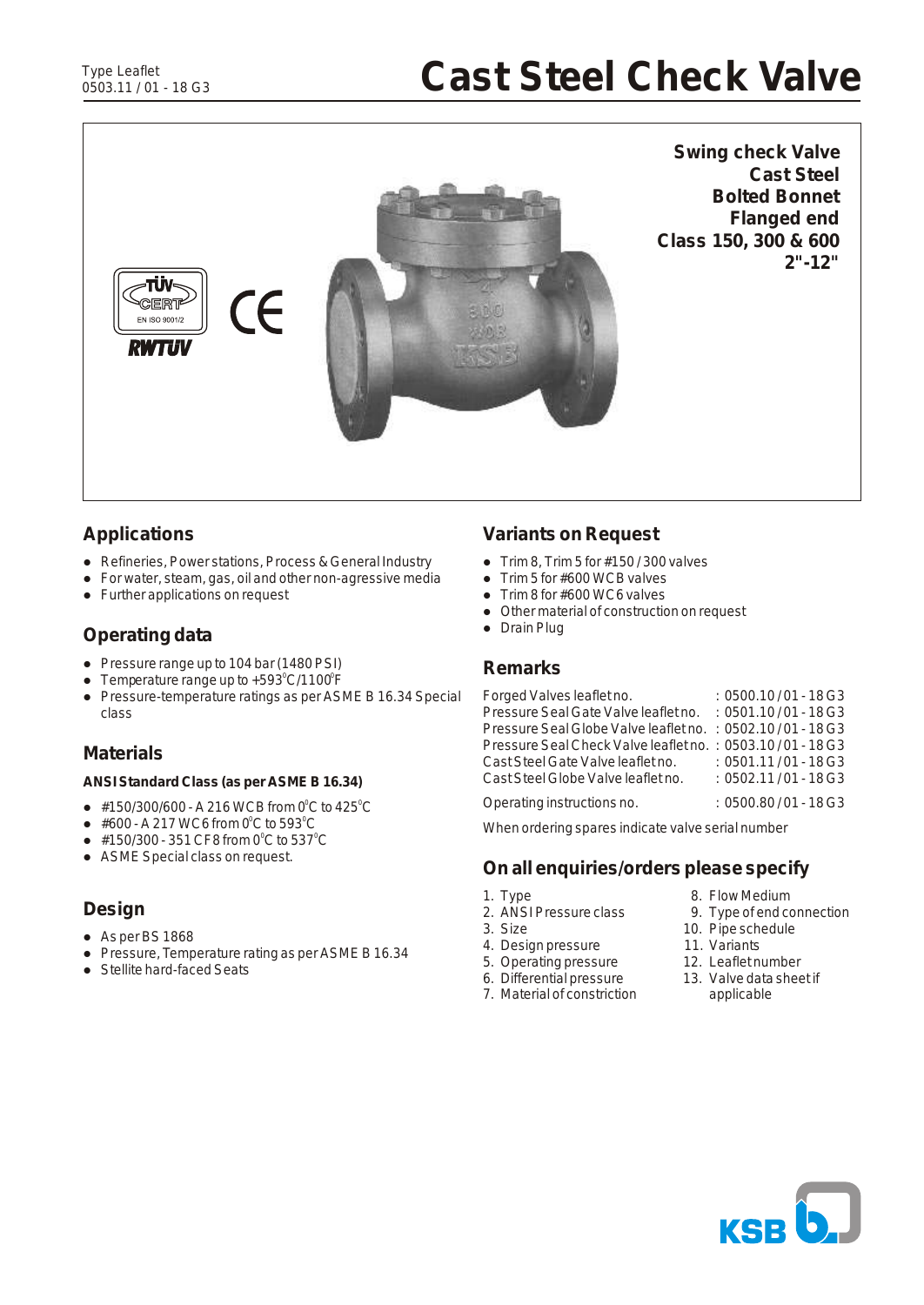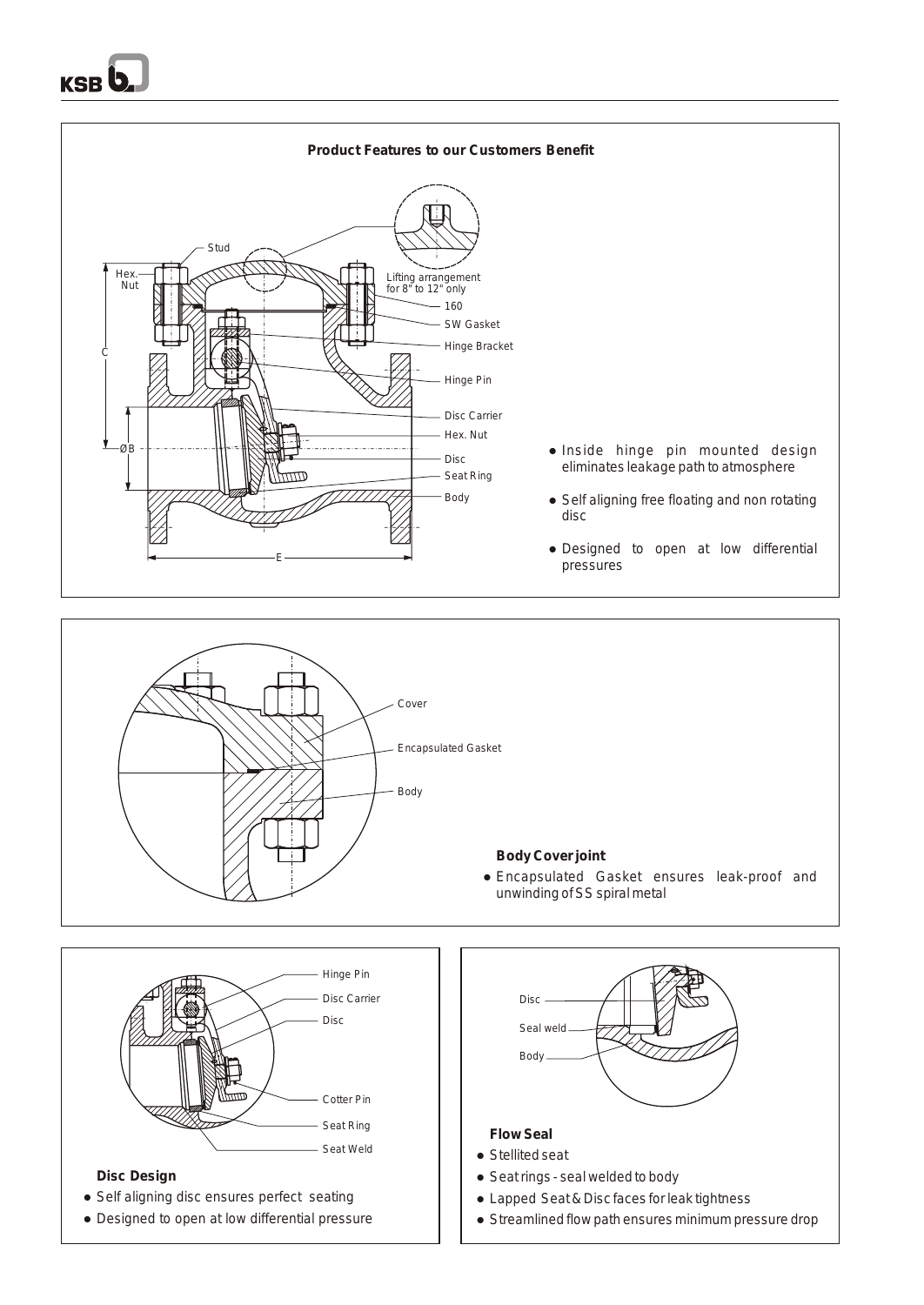

# **Dimensions**

|          | Class 150 | 2"    | 3"    | 4"    | 6"    | 8"    | 10"   | 12"   |
|----------|-----------|-------|-------|-------|-------|-------|-------|-------|
| Е        | Inch      | 8.0   | 9.5   | 11.5  | 14.0  | 19.5  | 24.5  | 27.5  |
|          | mm        | 203.0 | 241.0 | 292.0 | 356.0 | 495.0 | 622.0 | 699.0 |
| ØB       | Inch      | 2.0   | 3.0   | 4.0   | 6.0   | 8.0   | 10.0  | 12.0  |
|          | mm        | 51.0  | 76.0  | 102.0 | 152.0 | 203.0 | 254.0 | 305.0 |
| С        | Inch      | 5.3   | 7.0   | 8.0   | 10.0  | 12.0  | 15.0  | 16.0  |
|          | mm        | 135.0 | 175.0 | 200.0 | 255.0 | 307.0 | 380.0 | 407.0 |
| $E^{**}$ | Inch      | 8.0   | 9.5   | 11.5  | 14.0  | 19.5  | 24.5  | 27.5  |
|          | mm        | 203.0 | 241.0 | 292.0 | 356.0 | 495.0 | 622.0 | 699.0 |
| ØF       | Inch      | 2.1   | 3.1   | 4.0   | 6.1   | 8.0   | 10.0  | 11.9  |
|          | mm        | 53.0  | 78.0  | 102.0 | 154.0 | 203.0 | 255.0 | 303.0 |

**\* Schedule 40 for class 150. Alternate schedule on request. E\*\* - End to End of BW end valves.**

|          | Class 300 | 2"    | 3"    | 4"    | 6"    | 8"    | 10"   | 12"   |
|----------|-----------|-------|-------|-------|-------|-------|-------|-------|
| Ε        | Inch      | 10.5  | 12.5  | 14.0  | 17.5  | 21.0  | 24.5  | 28.0  |
|          | mm        | 267.0 | 318.0 | 356.0 | 445.0 | 533.0 | 622.0 | 711.0 |
| ØB       | Inch      | 2.0   | 3.0   | 4.0   | 6.0   | 8.0   | 10.0  | 12.0  |
|          | mm        | 51.0  | 76.0  | 102.0 | 152.0 | 203.0 | 254.0 | 305.0 |
| С        | Inch      | 5.6   | 7.0   | 8.0   | 10.0  | 12.6  | 14.8  | 16.7  |
|          | mm        | 142.0 | 175.0 | 200.0 | 250.0 | 320.0 | 375.0 | 425.0 |
| $E^{**}$ | Inch      | 10.5  | 12.5  | 14.0  | 17.5  | 21.0  | 24.5  | 28.0  |
|          | mm        | 267.0 | 318.0 | 356.0 | 445.0 | 533.0 | 622.0 | 711.0 |
| ØF       | Inch      | 2.1   | 3.1   | 4.0   | 6.1   | 8.0   | 10.0  | 11.9  |
|          | mm        | 53.0  | 78.0  | 102.0 | 154.0 | 203.0 | 255.0 | 303.0 |

# **Design Specifications**

| General valve design         | : BS 1868                        |
|------------------------------|----------------------------------|
| Pressure, temperature rating | : ASME B 16.34<br>Standard class |
| Flanged end design           | : ASME B 16.5                    |
| End to end dimension         | $:$ ASME B 16.10                 |
| Testing standard             | $\pm$ API 598                    |

**\* Schedule 40 for class 300. Alternate schedule on request.**

|           | Class 600 | 2"    | 3"    | 4"    | 6"    | 8"    | 10"   | 12"   |
|-----------|-----------|-------|-------|-------|-------|-------|-------|-------|
| E         | Inch      | 11.5  | 14.0  | 17.0  | 22.0  | 26.0  | 31.0  | 33.0  |
|           | mm        | 292.0 | 356.0 | 432.0 | 559.0 | 660.0 | 787.0 | 838.0 |
| ØΒ        | Inch      | 2.0   | 3.0   | 4.0   | 6.0   | 8.0   | 9.8   | 11.7  |
|           | mm        | 51.0  | 76.0  | 102.0 | 152.0 | 200.0 | 248.0 | 298.0 |
| $\subset$ | Inch      | 6.9   | 8.1   | 9.8   | 10.8  | 14.5  | 16.3  | 20.4  |
|           | mm        | 175.0 | 206.0 | 250.0 | 272.0 | 370.0 | 415.0 | 518.0 |
| $E^{**}$  | Inch      | 11.5  | 14.0  | 17.0  | 22.0  | 26.0  | 31.0  | 33.0  |
|           | mm        | 292.0 | 356.0 | 432.0 | 559.0 | 660.0 | 787.0 | 838.0 |
| ØF        | Inch      | 1.9   | 2.9   | 3.8   | 5.8   | 7.6   | 9.6   | 11.4  |
|           | mm        | 49.0  | 74.0  | 97.0  | 146.5 | 194.0 | 243.0 | 289.0 |

**\* Schedule 80 for class 600. Alternate schedule on request. E\*\* - End to End of BW end valves.**

### **Materials**

| Part No. | Description         | Material        |                   |                 |                 |  |  |  |
|----------|---------------------|-----------------|-------------------|-----------------|-----------------|--|--|--|
| 100      | Body                | A 216-WCB       | A 217-WC6         | A 351-CF8       | A 351-CF8M      |  |  |  |
| 160      | Cover               | A 216-WCB       | A 217-WC6         | A 351-CF8       | A 351-CF8M      |  |  |  |
| 194      | Hinge Bracket       | A 216-WCB       | IS 2062           | A 182-F304      | A 182-F304      |  |  |  |
| 350      | <b>Disc</b>         | A 217-CA15      | $A$ 217-WC6 + ST6 | A 351-CF8       | A 351-CF8M      |  |  |  |
|          |                     | A 216-WCB+13%Cr |                   |                 |                 |  |  |  |
| 411      | <b>SW Gasket</b>    | SS 316 + GRPH   | $SS 316 + GRPH$   | $SS 316 + GRPH$ | $SS 316 + GRPH$ |  |  |  |
| 515      | Seat Ring           | A 216-WCB + ST6 | $A$ 182-F11 + ST6 | A 351-CF8       | A 351-CF8M      |  |  |  |
| 563      | Hinge Pin           | A 276-410 (H)   | A 276-410 (H)     | A 276-304       | A 276-304       |  |  |  |
| 570      | <b>Disc Carrier</b> | A 216-WCB       | A 217 - WC6       | A 351-CF8       | A 351 - CF8M    |  |  |  |
| 902      | Stud                | A 193-B7        | A 193-B16         | A 193-B8        | A 193 - B8M     |  |  |  |
| 920.1    | Hex. Nut            | A 194-2H        | A 194-4           | A 193-B8        | A 194-8M        |  |  |  |
| 920.2    | Hex. Nut            | SS (18-8)       | SS (18-8)         | SS (18-8)       | A 194-8M        |  |  |  |

**Note : Subject to change without notice on account of continuous improvement.**